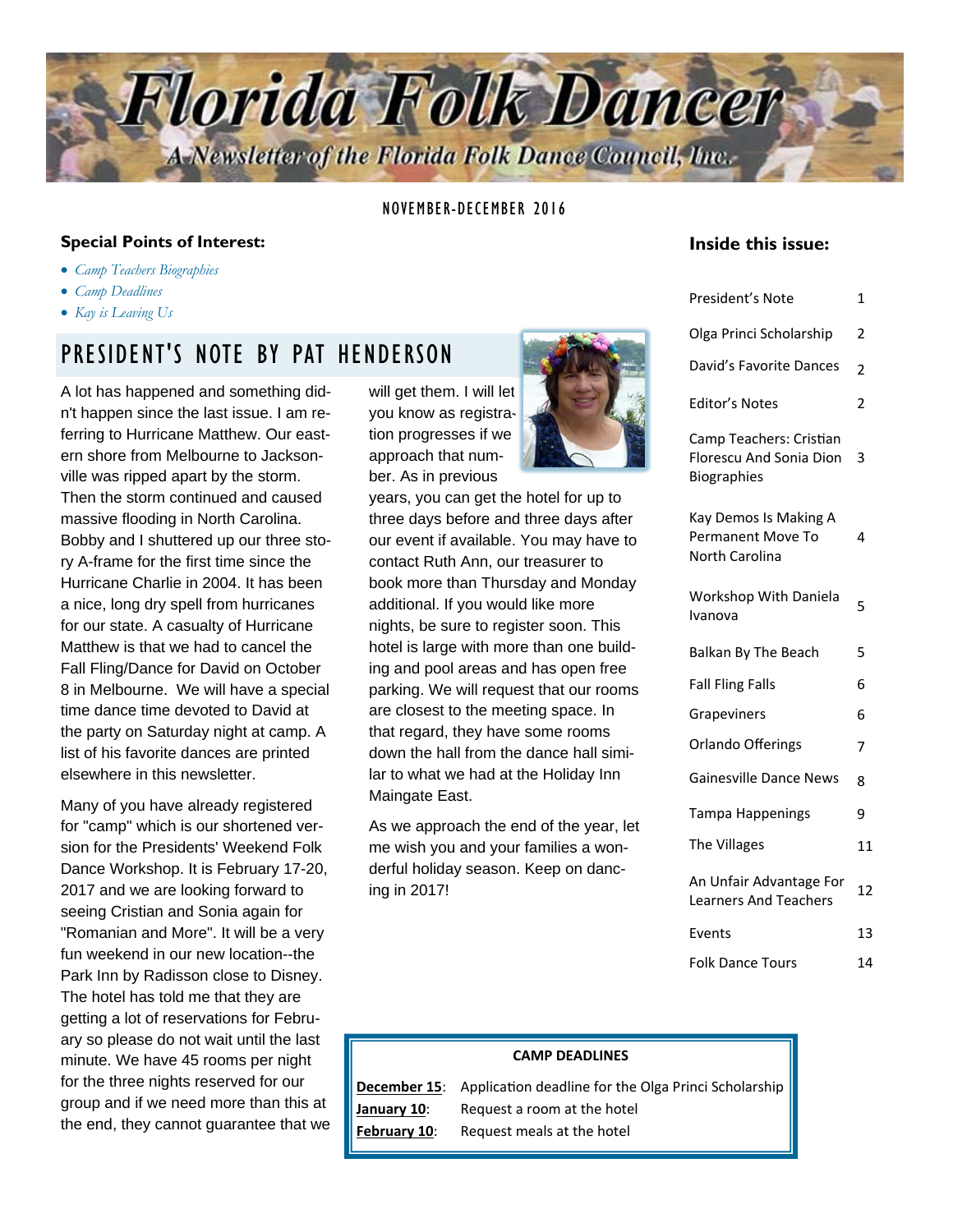# OLGA PRINCI SCHOLARSHIP BY PAT HENDERSON

The Olga Princi Scholarship is available for financial assistance for the Presidents' Weekend Folk Dance Workshop. So far, I have not received any requests. The application procedure is :

- 1. An open letter from the applicant to The Florida Folk Dance Council to include a brief background, why he/she wishes to attend camp, and how he/she hopes to use the experience.
- 2. If possible, a letter supporting applicant from sponsoring folk dancer or group leader is sent.

The duties, if awarded, are to help with light duties during

camp and to write a report for the newsletter afterward about your experience.

Send the letters to me at:

president@folkdance.org.

Deadline is December 15, 2016. If you have sent a letter and did not get a response from me, please let me know. I changed my real email recently.

# DAVID'S FAVORITE DANCES

Here is a list of David's favorite dances that Dorothy sent before the Fall Fling/Dance for David. We will try to do most of them on Saturday night (at camp), so in case you want to brush up on them with your group, here they are:

Dodili, Berovka, Corrido, Hambo, Erev Ba, Ipiriotikos, Karagouna, Jovano Jovanke, Ma Na Vu, Mauri's Wedding, Mach, Salty Dog Rag, St. John's River, Kreuz Koenig, Trip to Bavaria, Levi Jackson Rag, Tsamikos, Winter Solstice, Zwiefacher, Zillertaler Landler, Kostursko, Legnala Dana and Agir Halay.

# EDITOR'S THOUGHTS BY TERRY ABRAHAMS

Hope you all voted – we are lucky to be living in a democratic country where you can voice your opinions and be a part of decision making.

I've included in the newsletter a bio of Sonia and Cristian. For those of you who danced with them the last time they were here, you know how much fun we'll have, and for those of you who have not seen them before, you are in for a wonderful weekend! Don't forget to register! It doesn't list the color of the T-shirt, but it will be a light

color, I haven't decided yet. You can see the design on the registration form. Or right here too, if Vicki

has room ("*I found room*"...Vicki)! You do know that I do the typing and gathering and Vick does the set-up, which I think is always so clever. She deserves many kudos ("*Thank you!*"...Vicki).



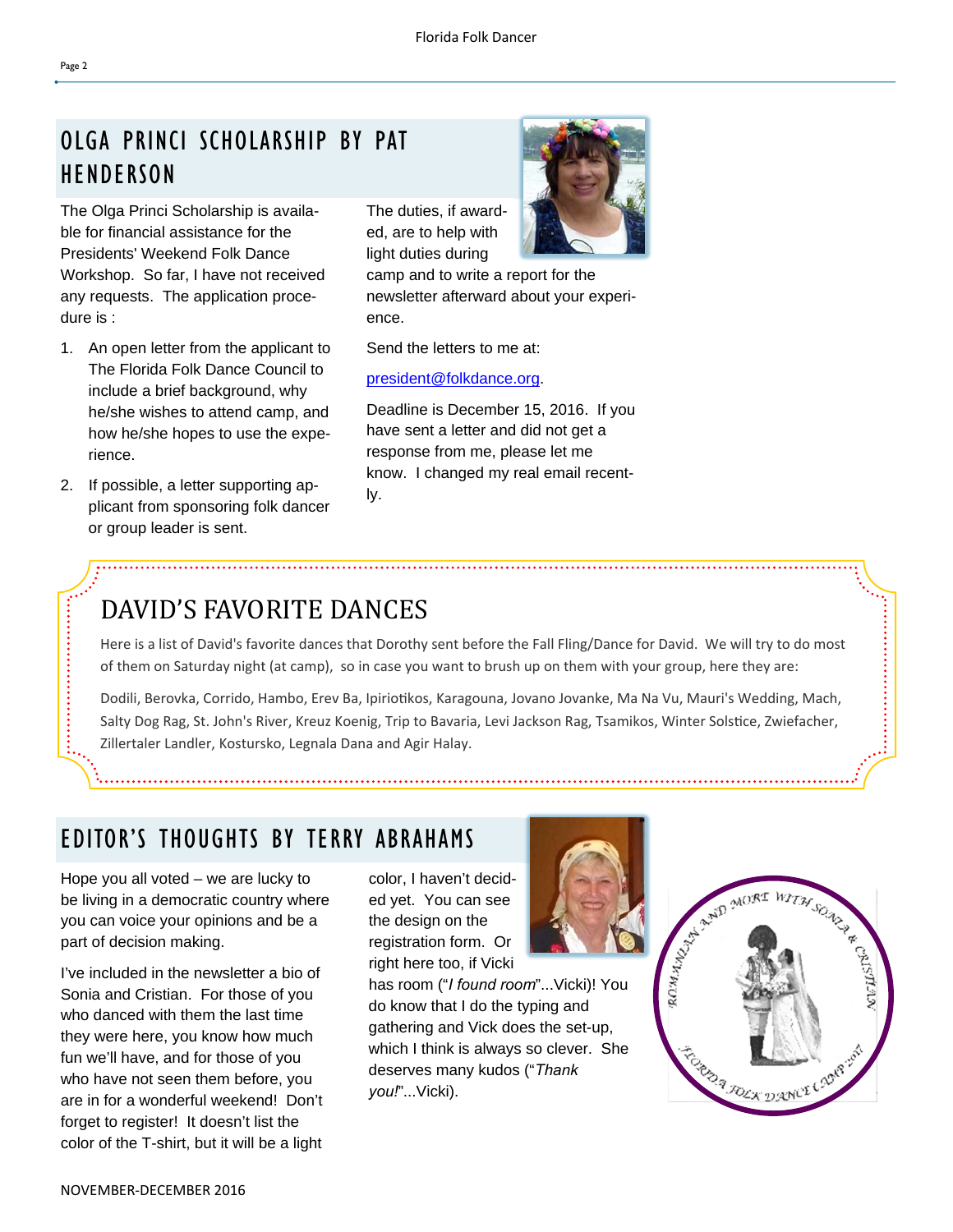## CAMP TEACHERS: CRISTIAN FLORESCU AND SONIA DION BIOGRAPHIES



*Editor's Note: OK folks – why is Cristian holding up a giant bagel? Your clever answers will be in the next edition. Here's a start:* 

*Andy says: "Sun is shining in his eyes, he grabbed a hat that was missing the middle." OR "It's a metaphor for the circle of life as expressed in dancing."* 

Cristian Florescu was born in Bucharest, Romania. He started dancing in 1982 with different Romanian folk ensembles, and studied with various specialists including the renowned Theodor Vasilescu. Cristian was principal dancer with the National Ensemble Cununa Carpatilor with whom he toured extensively in Europe, Asia and North America. In 1990-91, the Romanian Ministry of Culture and the ACAFR conferred him a certificate as recognized solo dancer and choreographer in the field of folklore. He also was chief répétiteur for the Folk Ensemble Balada in Romania and worked as choreographer for the Academic Ensemble Joc in Moldova. In 1993, he joined Les Sortilèges, a professional folk dance company based in Montreal with whom he was actively involved as a dancer, teacher, répétiteur and choreographer until 2003. Since coming to Canada, Cristian has acquired multiple skills in various dance forms including modern dance, ballroom, jazz, tap as well as French-Canadian clogging and Irish step dancing.

Sonia Dion was born in Québec and has been a professional dancer for over 20 years. She was lead dancer and choreographer for Les Sortilèges dance company, Canada's oldest professional folk dance ensemble, with whom she developed several new productions including Une Page D'histoire, Un Pas de Danse, Montréal en Danse, and Pour Se Faire Plaisir. Sonia has toured worldwide and has been exposed to a wide range of dance techniques including Romanian folk dance, Scottish highland dancing, French-Canadian clogging and ballroom.

Cristian and Sonia have been guest performers with the Collage International Dance Ensemble of Boston, have been regular teachers at l' École supérieure de danse du Québec and have been selected to be part of the Artists in the Schools program sponsored by the Québec Ministry of Education. In recent years, they have developed a specific interest in working with recreational folk dance groups in Canada and the United States. They have been teaching in Austria, England, Hong Kong, Germany, Italy, Japan, Norway, Singapore, Switzerland, Taiwan and the Netherlands to share their love of Romanian folk traditions.

Comments from other dance teachers about Sonia and Cristian:

"Extraordinary people as dancers/performers and teachers. I guarantee you that you will love them and you will have a super workshop with them." Ahmet Luleci

"Wonderful energy and personality. Exciting choice of dances and music" Yves Moreau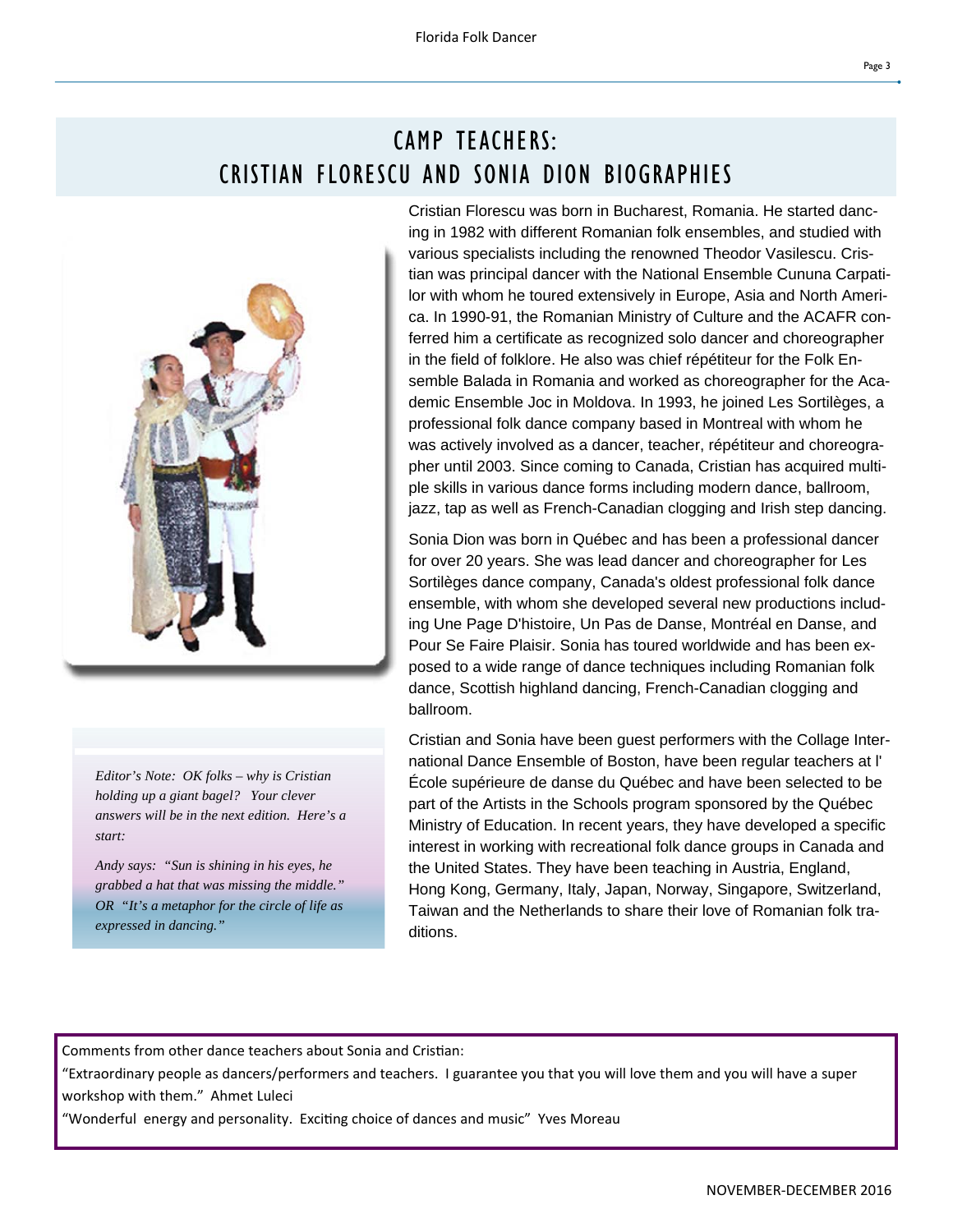## KAY DEMOS IS MAKING A PERMANENT MOVE TO NORTH CAROLINA

After careful thought (and tossing a coin), I have decided to sell my house in Florida and moving permanently to my house near Asheville, NC. My Tarpon Springs home will be listed for sale very soon.

It was a difficult decision to make in terms of which house to keep, but it was a necessary one. I have gotten tired of snow-birding which, in essence, is of the hassle of relocating every 5 or 6 months, and includes not forgetting anything you might need in the house where you are not, calling/ cancelling services with all of your providers, paying extra house insurance, flood insurance, yada, yada, yada. And the 11 to 12-hour drive is a huge bore.

Asheville has a weekly folk dancing group that meets every Tuesday night, with the leaders sponsoring the annual Mountain Playshop Folkdance weekend every fall. There is regular English Country Dancing and Scottish Country dancing available. The city has lots of cultural activity, and wonderful Earthfare Organic market, a proximal Trader Joe's and a Whole Foods Market. It has a wonderful Greek Orthodox church. I am looking forward to helping out at their food festivals. The ladies



have pastry-making workshops a couple of weeks beforehand,

while the men prepare all of the entrees and freeze them until needed. I suppose you think that all I care about is food! Actually, these activities foster a lot of camaraderie and a chance to make new friends.

In addition, my NC house is twice as large as my TS house, and is surrounded by a 103 acre land preserve that will remain as such in perpetuity. The house sits on about two acres and is passive solar with eight skylights and an entire wall of glass that opens up to a huge south-facing deck. It's got a full basement that can fit a Mack Truck, and a 3-car garage. My closest neighbor is 1/8 mile away!

I will miss all of my local Florida friends, but not to worry: most of them in my area have invited me to come down for a visit whenever I so desire.

Y'all come up to NC for a visit now..... (not kidding).

PS: Anyone interested in buying a fully renovated (both in and out), 2BR/2BA 100 year-old historic house with a second story attic in Old Tarpon, please drop me a line.





*Editors Note: Test Question—who is in the photos with Kay?*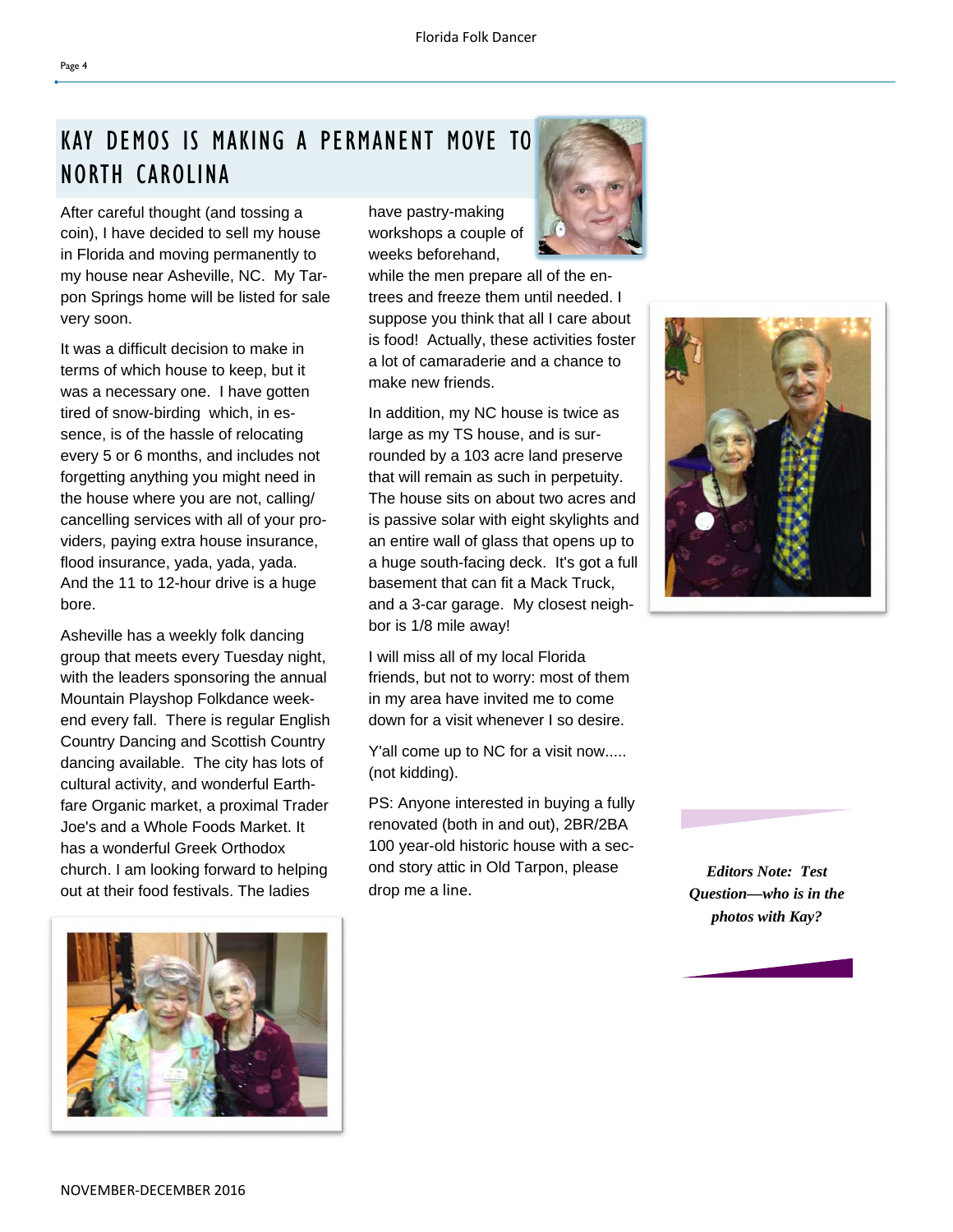## WORKSHOP WITH DANIELA IVANOVA BY SANDY MAZOR

On October 23rd, 2016, Esther Mazor hosted a workshop with Bulgarian Folk Dance Teacher and Choreographer Daniela Ivanova in Pompano Beach,



Florida. The setting was a Gazebo in Esther's complex and the view was beautiful. Although the group was small, the energy was high and everyone had a great

time. Daniela led us through several of her

dances including Smilyana and Dolna Prespa. Her enthusiasm shined on her smiling face and her gorgeous singing voice guided us through the dances. She taught us several new dances which were loved by all.

Esther Mazor has been teaching Folk dancing for over 40 years. She has classes every Tuesday from 10:30 am to 12:30 pm in Delray Beach. For more information you can call her at: 954- 773-9888.

#### BALKAN BY THE BEACH BY ROBIN BRIGAERTS

With the snowbirds away and many of our regular dancers on extended vacations, Balkan by the Beach had a rather slow summer. When attendance became too low, we took a break for a month, then had to extend it by another week because of the threat of Hurricane Matthew. Mercifully, we were spared.

We're SOOO glad to be getting back into the swing of things. Our regulars have returned from vacation. Each week a few more snowbirds arrive, some with new dances they are eager to share. We've even had a few people show up who have never danced with us before. We hope they become a regular part of the group.

Next week we start our new time slot, Fridays from 11 am to 1:30 pm. That gives us fifteen extra minutes to set up.

It also gives our dancers fifteen extra minutes to get their shoes on, say a few words to their



friends, and make it to the dance floor when the music starts.

We're still dancing in our old space, Veterans Park, 802 NE 1st Street in Delray Beach. Paul is still providing his tasty snacks. The price remains a low \$5 for Delray Beach residents and \$6 for others. A bargain!

If you're interested in more information, please email Robin at rfbri-

gaerts@gmail.com or Janet at janetlee1003@comcast.net. We're looking forward to seeing everyone on the dance floor!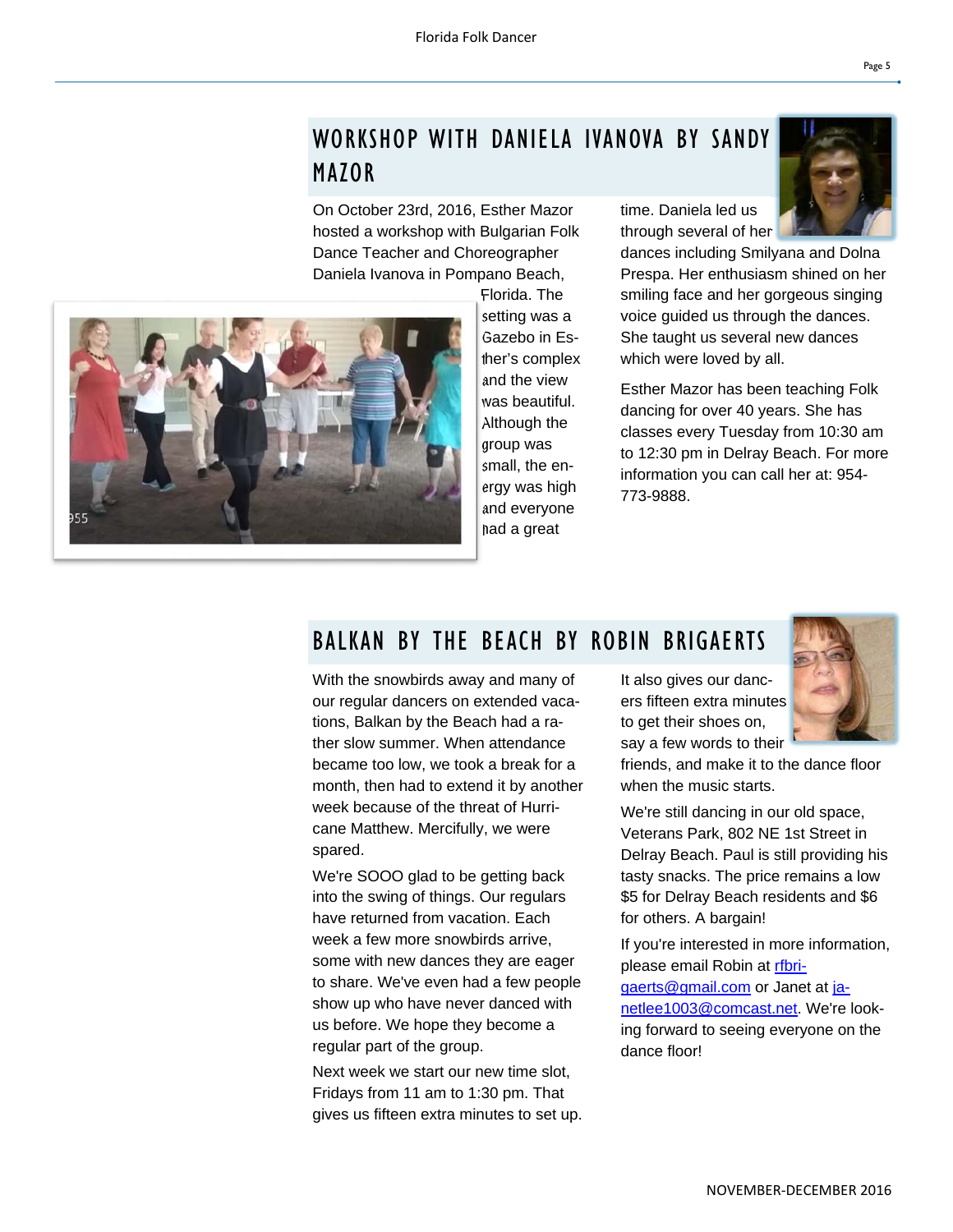### FALL FLING FALLS BY JOHN DALY AND MELBOURNE TEAM

Fall Fling is an annual all day dance event that we have held in South Brevard, Florida, for over 20 years now. Each year the South Brevard Dancers invited dancers from wherever they may be to join us. We always have great dancing. In addition, we have a pot-luck lunch that usually serves for dinner as well. And this year we had planned a memorial for long-time dancer Dave Digby.

Sadly, we cancelled Fall Fling this year as Hurricane Matthew approached. As the weekend approached, the track for the storm placed it 20 miles off the coast of Melbourne with winds in excess of 120 mph on Friday. Happily, the storm veered east by enough

that Melbourne had little damage. But power was not restored until late Sunday evening. So even if we had proceeded, there would have been no power for the sound system, no way to warm up food for lunch, no lights, and no air conditioning.

There doesn't appear to be any reasonable chance to reschedule in Melbourne for this year. But, oh well. We'll have twice as much fun next year.

### GRAPEVINERS (SARASOTA) BY JILL LUBINER

We have danced through a full summer and are now acclimating to our usual fall dance and instruction schedule. A big thank you to Delores, Varda, Sergo, Yifat, Lynda, and many others who did a fantastic job of planning programs, reviewing dances and keeping summer

Wednesday evenings fun! Throughout the summer new dancers continued to find their way to our Wednesday night sessions. And in attendance in spirit has been our good friend Flo Korchin, who passed away on 7/17/16. Her smiling face and bright eyes will continue to grace our memories.

Back in May, Lynda, Sergio, Yifat, Ranita, and Cecilia were wonderful international folk dance ambassadors as they performed Kolo de Srem, Hora Veche, Esmer, T'Filati, Ya Agapi and Moja Diridika at Fruitville Elementary School's first International Festival. Lynda reported that the audience was

on the small side-- but were enthusiastic participants during the teaching of Carnavolito.

Andi returned to the Grapeviners on 10/5/16 and we thank her for the cooler weather she brought with her. With the return of Andi we are dancing, and learning new dances, at the Bayfront Center in Sarasota on Wednesdays from 7-9:30pm. New dances and easy to follow dances start the evening-- 7-8 pm-- with requests and dances programmed by Andi taking us to 9:30 pm. More information and links to dance videos can be found on our fabulous website: ifdsarasota.webs.com (as always--thanks Sergio!) We are looking forward to seeing more friends as they return to Sarasota and hope everyone will make room on their calendars for

our annual Snow Ball on 1/18/17!



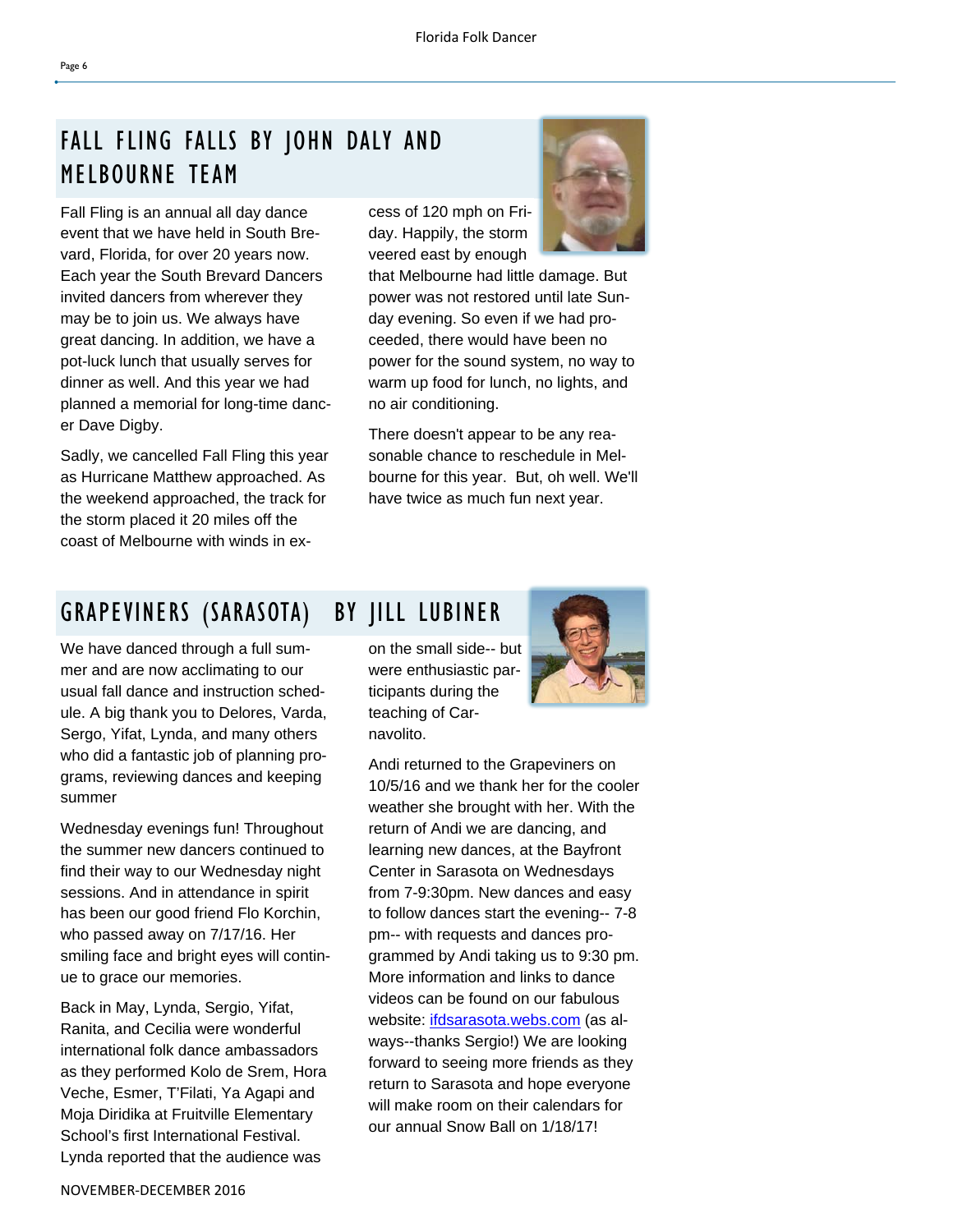

#### ORLANDO OFFERINGS BY PAT HENDERSON

Most of our members survived Hurricane Matthew without any damage to our properties. Betty Nehemias in Flagler Beach across the street from the Atlantic Ocean lost her plants in her gardens and a tree. Orlando proper was spared when the storm shifted east when it approached Central Florida. Most of us in Orlando did not lose power. Our biggest disappointment was not going to Fall Fling/Dance for David on October 8. It was not rescheduled. A few of us were also going to our local Serbian Festival either before or after Fall Fling that weekend but it was postponed also. The new dates for Serb-Fest are November 11-13, the same dates at the Greek Festival in Daytona.

In other news, Rich and Linda Nicoli spent most of the summer in Minnesota and Wisconsin. Then they went on



an Alaskan cruise and are now going to Australia and New Zealand. Ruth Ann Fay and Craig Thomas went to the Netherlands, Germany and Denmark. They saw a lot of churches and attended concerts. They also went to an English dance weekend in Victoria, BC. She attended the English dance weekends in Atlanta and Sebring. Bobby and I had a trip to Colorado in August to see our daughter and go to



the wedding of Dan, who lived with us for six years. He would take care of the house and animals while we traveled. We danced with the Boulder International group while we were there. Then we met up with another couple from Orlando and toured Yellowstone, Glacier, Banff and Jasper National Parks. A visit to Lake Louise by Banff was the most spectacular scenery that we saw. We started back dancing in September

and have had modest crowds, not quite the number of dancers from the spring. Gary Berke returned from the Adirondacks and his sister's wildlife refuge. Pat Pieratte came down from Tallahassee and joined us and Eva Gaber for a trip to Tampa on September 24 for Terry's 80th birthday party. We did a few dances to the local band that played some of our folk dance music.

We had several parties in October to recognize birthdays: Bobby on October 5 (his actual birthday), Gary on October 12, Ruth Ann on October 19. Then on October 26, we had a Halloween/Oktoberfest party. We actually did two German dances!

Holiday update: No dance on Wednesday, November 23. Happy Turkey Day! Our annual holiday party will be Wednesday, December 14 starting with a pot luck dinner at 6:30 pm. We are dancing the other December Wednesdays.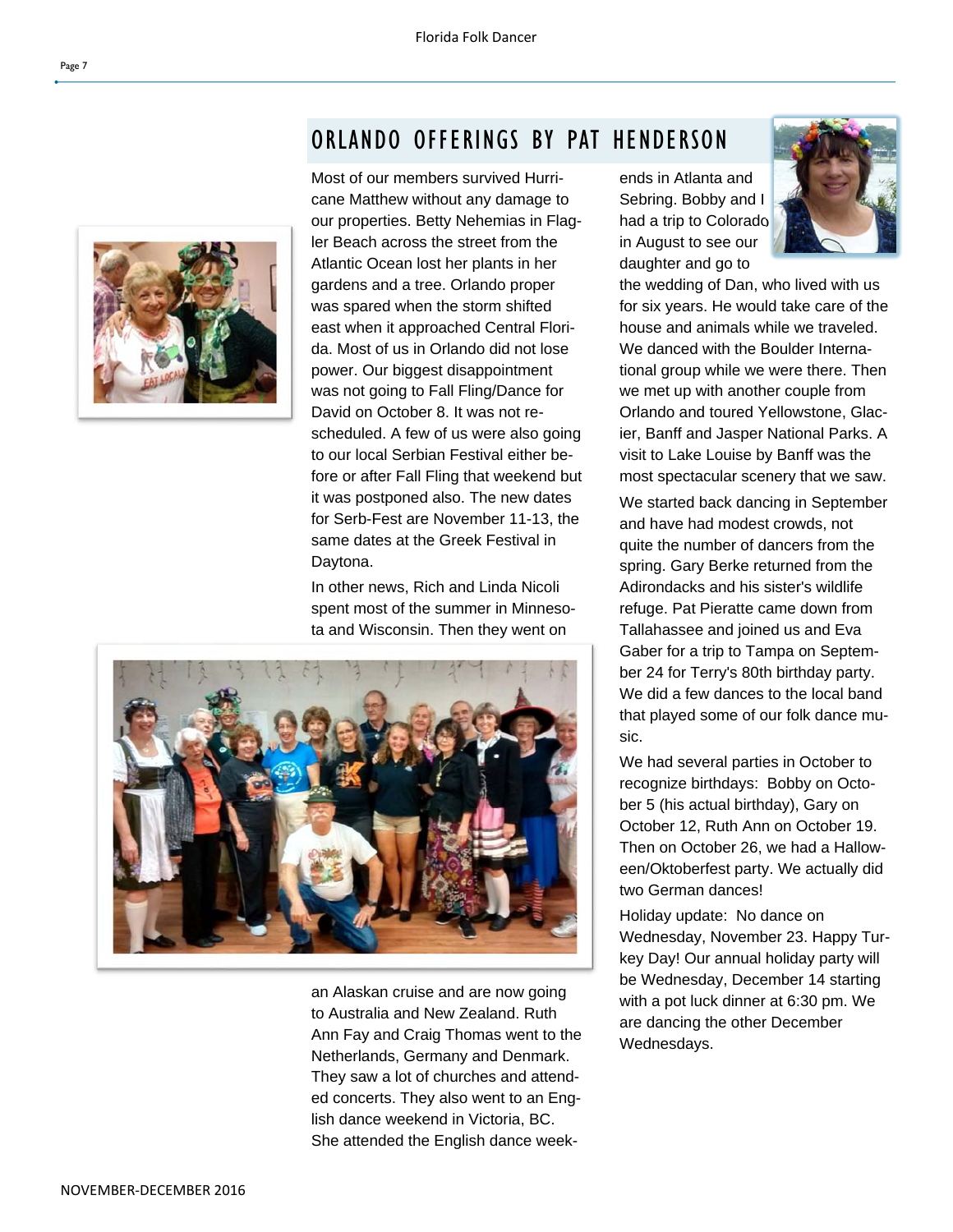The Gainesville International Folk Dancers performed on October 22nd at the Spiritual Wisdom Fair, to which we were invited because the organizers, Maria and Raven, consider our folk dancing a healing activity. We think so too! Folk dancing is about staying in motion, enjoying the moment, connecting with friends, and learning about other cultures. Ms. Frogg, in the picture here with Joyce, Diane and Julieta, and others joined us in several dances. In addition to performing some of our usual dances, such as Savila Se Bela Loza and Zemer Atik, Joyce led us in dances new to all of us, which she brought from Arizona; they were Biserka and Dimna Juda Mamo. We did not dance the happy-sounding Twelfth Street Rag nor the noisy High Green Mountain so as not to disrupt the mostly quiet setting since we were inside the hall where the fair was being held, which was actually where we usually practice our dances, the Unitarian Universalist Fellowship's Phillips Social Hall. We were rewarded with persimmons as a parting gift. Keep dancing!

Friday October 28, from the GIFD group per-

forming in the street during ArtWalk in downtown Gainesville. We had a record attendance of participants. We danced at two locations.

PS In the picture (taken by Julieta) are Mireille, Nancy, Arlene, Diane, June, Gary and Joyce. We had more dancers. but those are the ones that were willing to stay for the photo.

We also Greek Gala Evening at the Gainesville Woman's Club It featured live music by Embros and dancing displays by the UF Greek Dancers. It was a

fundraiser and included Greek snacks (enough for a light dinner) and desserts. This was a great opportunity for the folk dancers to spend some time together and/or to practice some of our basic Greek dance steps.





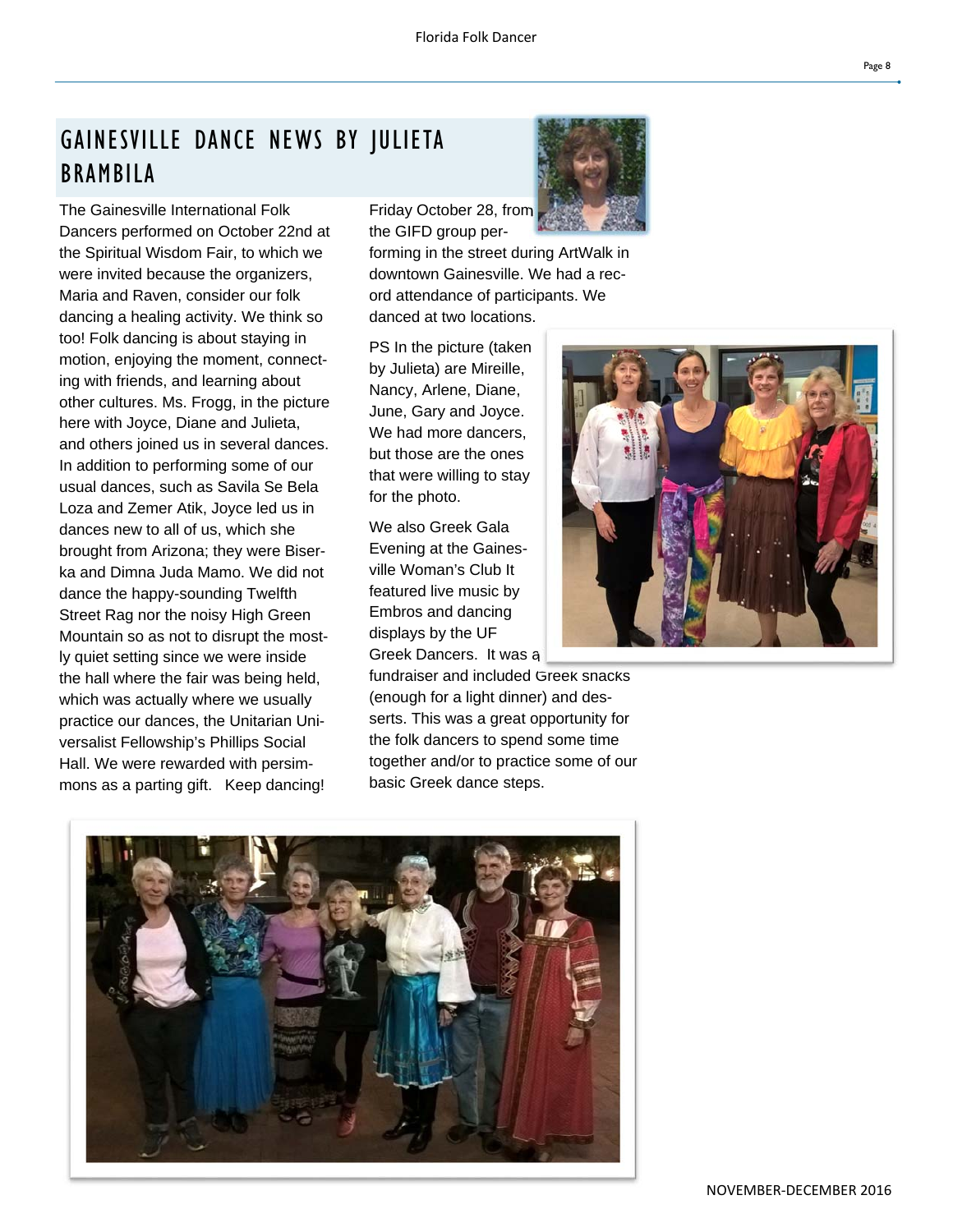#### TAMPA HAPPENING BY TERRY ABRAHAMS

Our most important news is that Andi Kapplin has returned! With the addition of a pace-maker! It was a surprise to her – she dropped into the doctor's office to discuss a pill, the usual MO – blood pressure, etc. was done and she had a heart rate of 35! For you who don't know, that means she was almost dead, for heaven's sake – so off she went to the hospital, and now, tho having to take it easy, is back among us dancers! It was exciting to have her back, under any circumstances.

The next exciting thing is that Judith, who had let her hair grow almost to

her shoulders, not only cut it real short, she let her white come out

and she looks gorgeous! And THEN! We had a "reunion" of former dancers and what a success it was! Almost every former dancer was

there, if not, they had a good excuse.

Jim and Kathy, Dylan, Bonnie, Mark and Irma, Stan and Linda; then there were present

dancers who come now and then, and Judith's whole family came – children, grand children and great grands – they danced too! We're going to have more of these – it was too good not to. Now if some of these people would just start coming again for real…

Vicki was in Philadelphia in October and was able to dance one evening with The Folk Dance Council of the Delaware Valley Philadelphia's group. They kept telling her about someone from Florida who danced with them over the summer. Julietta, was that you?

I don't know if this is exciting for anyone but me, but I've been working hard for Hillary, registering voters, door-todoor canvassing, and of course, making buttons! I've (I think) made some clever ones, funny ones, nice ones, etc. I think I have about 75 different buttons, and have sold well, so helping

> Hillary and making money – good combination! (No offense, Trump voters) The last bit of excitement for me was my two 80th birthday parties. First, the people at Karmiel USA threw a surprise party for me, complete with dec- *(ConƟnued on page 10)*





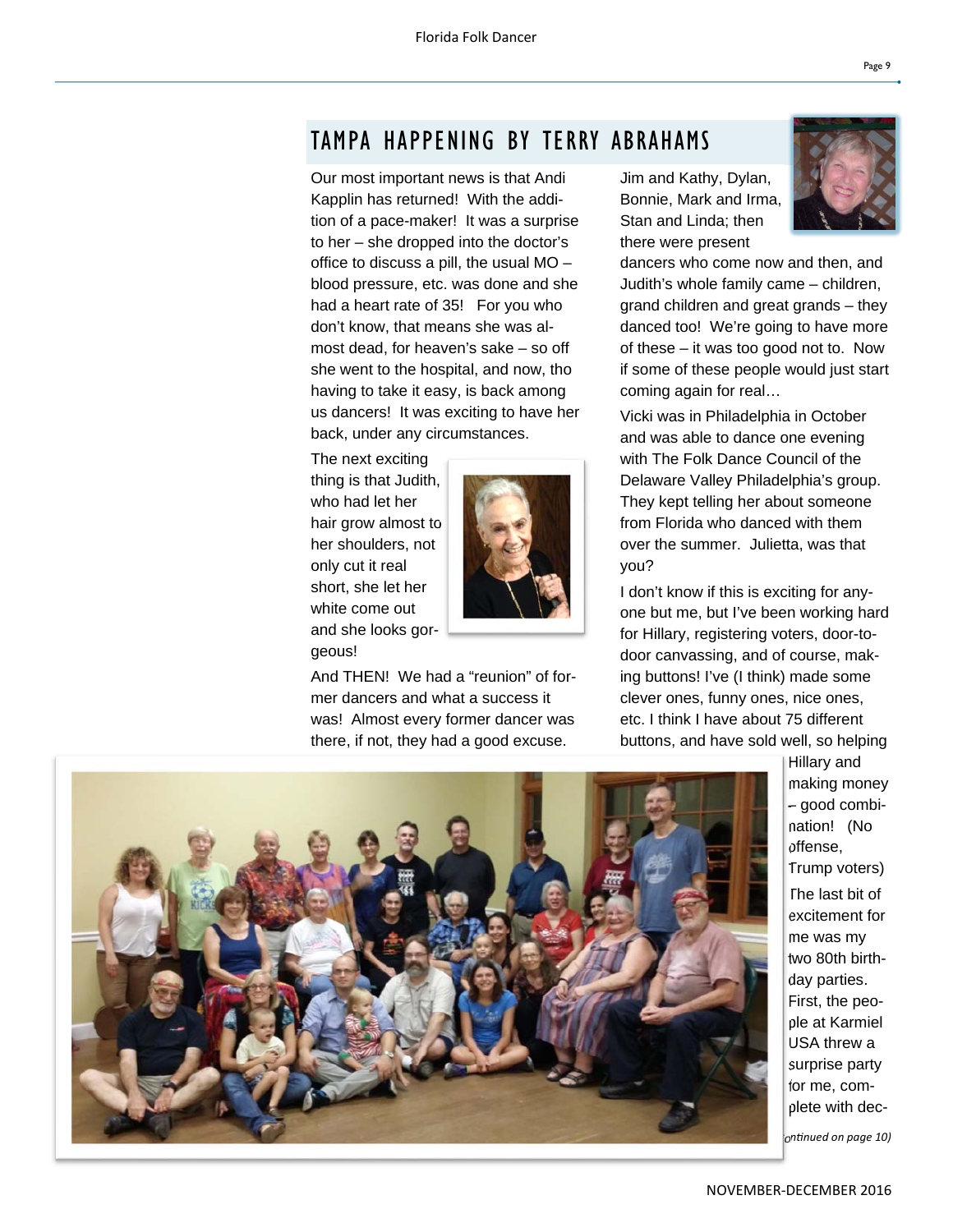### TAMPA HAPPENING (CONTINUED)

orations, cake, poem, gifts, a scrap book, and a special dance. It was so wonderful, I just kept crying – not like me at all. What a good group!

Then here in Tampa, my kids made a wonderful party as well, but of course, not a surprise, so I didn't keep crying, I just had fun, hugging everyone and enjoying the entire evening. There were about 70 people there, including Pat, Bobby and Eva from Orlando, Pat from Tallahassee, and Bonnie and Donna from Ocala, my sis and b-i-l from Sanibel, even all 4 of my daugh-

*(ConƟnued from page 9)* ters in the same room at the same time ; the venue was amazing, the decorations were amazing, the food amazing, the gifts clever, and the guests were GREAT! Kathy Aagaard and group played music all evening (I got to join in for awhile), including a couple of danc-





es, which we squeezed in, the cake had my picture on it, one of the gifts included an external drive from Pat and Bobby (I lost everything in my computer, thanks to ransomware) which had all his dances and videos on it! And for those of you who sent best wishes via great cards and emails, and facebook, I really appreciated all of them. I think I'll do it again when I'm 90!

**These are my beautiful daughters—from L to R— Susan, Patty, Mickey, and Debbie** 

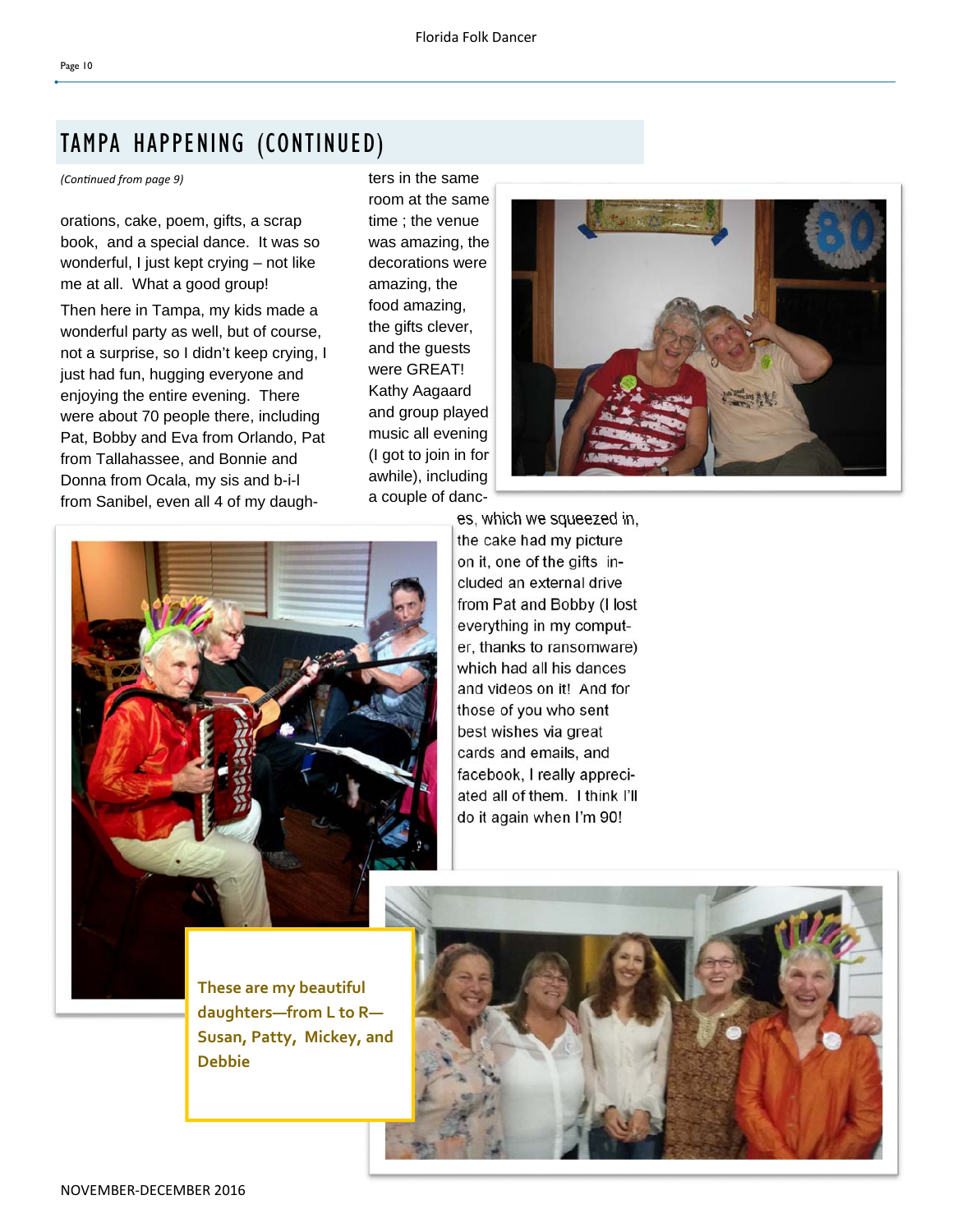#### THE VILLAGES BY SARAH ZIMMERMAN

The Villages folk dancers took a hiatus for the summer, from June to August. But we are back in full swing. Our first meeting was the first Wednesday in September. The faithful few came, about eight people, but now with the return of the folks who live here about eight months of the year, our numbers have swelled to about 20 people, with new people showing up every week. When the snowbirds come back it will be a full house.

We have been invited to perform and teach some Israeli dances at the Sisterhood of Temple Shalom in Oxford in November. We're going to do Sapri

Tama, Tzaddik Katamar, Ma Navu, and Zemer Atik. We thought about doing

Ed's dance as well, Yibanei Hamikdash, but decided on the old tried and true dances. Next time! We're looking forward to the President's Day weekend and will have a few people from our group attending this year, instead of just me.

We're just glad to be back dancing again. The hiatus was good, batteries recharged and we're having a great time!

OPA!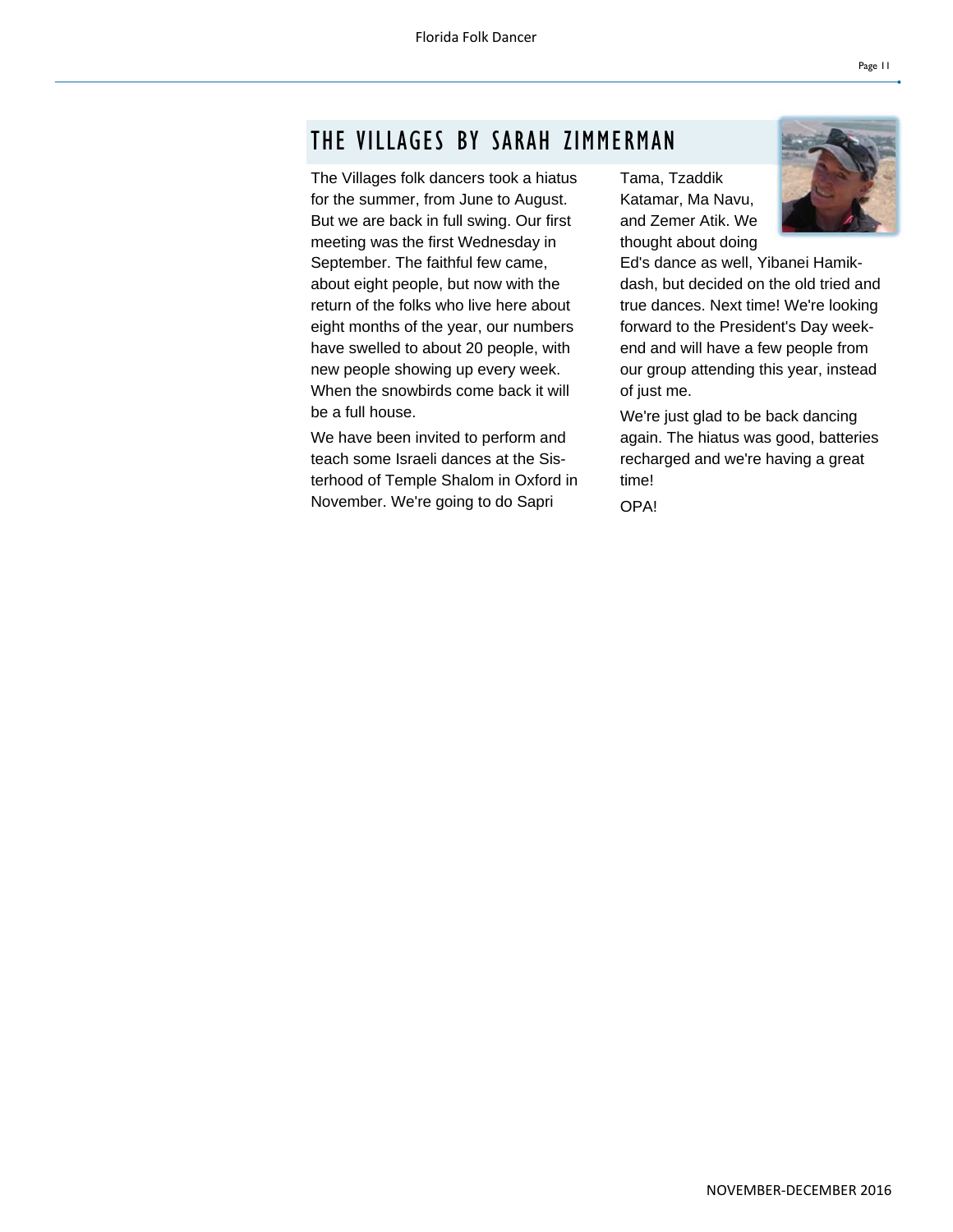# AN UNFAIR ADVANTAGE FOR LEARNERS AND TEACHERS BY ANDY POLLOCK



Most of us have at least a minimal set of common tools for teaching and learning steps. Nearly all folk dancers know Yemenite, grapevine, and Cherkessia. When a common name for a step does not

already exist, you can gain an unfair advantage (both as a teacher and as a learner) by creating your own. When Ira Gessel taught Floricica Olteneasca at MIT he called the jump-click-slap "George." This gave him "George-in-front" and "George-behind." We can extend the usage to dances like Calusari and Sirba din Calusari giving us "George-to the-side."

Perhaps the easiest way to understand the power of this technique is to look at onebeat patterns with simultaneous (both feet do something different at the same time) motion. (Simultaneous motion is a major problem for many intermediate level dancers and even a lot of those who teach them. Recall the trouble spot in Yuli Yordanov's Siriysko. ) Here is an example:

There is a great Lebanese dance called Al Kalaa\* , taught by Tom Bozigian, whose last step goes like this:

*rhythm: 1& 2 , 1&2 , 1 2 &, 1&2 (♫ |♫ |♫|♫)* 

*(travel LOD) R heel-step-step, heel-step-step, (face center) step on right while touching left in front, step down on L, touch R behind, step back on right while touching left in front, step L next to right, stamp R in place.* 

When I'm teaching I can't say: "step on right while touching left in front" in the dance rhythm. If I'm learning the dance I can't think all of that fast enough to dance the step at tempo.

I named that step "Bif." Now I can call it out in rhythm:

*Heel-step-step, Heel-step-step, Bif, step touch, Bif, step stamp.* 

If I'm learning the dance, the person next to me can be 3x better than me and not get it as quickly if they are thinking: 'step on right while touching left in front' while I'm thinking: "Bif." It truly is an unfair advantage- try it.

Here is a video of the dance: Al Kalaa

https://www.youtube.com/watch?v=OMt0OaRhNXY

For those who want to learn Al Kalaa here is the structure:

Intro 3x, intro transition 1x, chorus 10x, step 1 10x,chorus 10x, step 2 10 x, chorus 5 x, step 3 5x (replace the last stamp with step step on the very end.

Note: some other Lebanese dances are: Ali Ali which I believe is also one of Tom's, the Dabkas that Susan Lind-Sinanian taught us at Silver Springs, and Dabke Ba'albakia taught by Dick Oakes.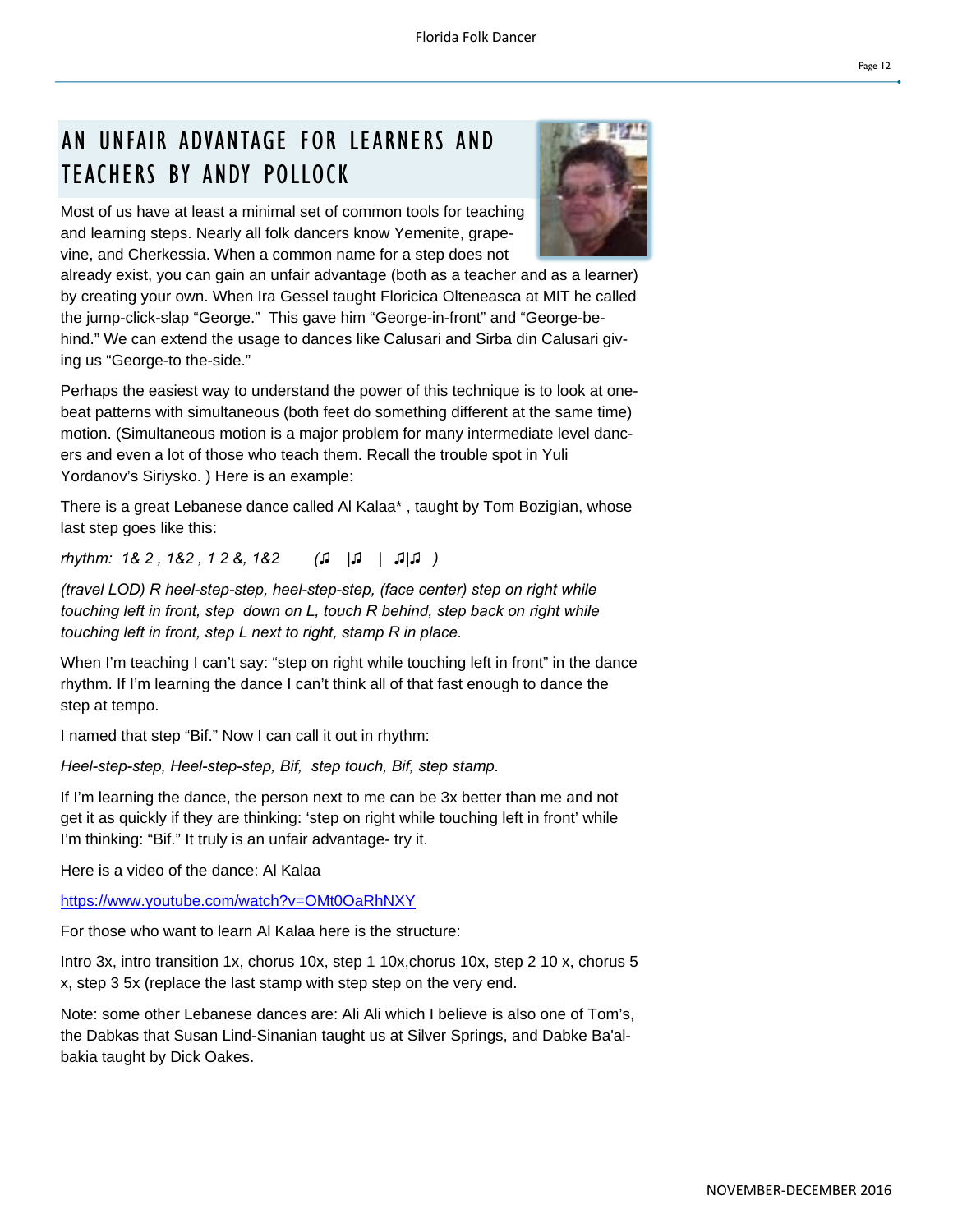# EVENTS

*Look for more event information, tour, and cruise notices on the calendar of the FFDC website www.folkdance.org*

| <b>Start Date</b> | Event                                    | Location                          | <b>Web Link</b>       | <b>Sponsor</b>                             |
|-------------------|------------------------------------------|-----------------------------------|-----------------------|--------------------------------------------|
| $016 - 11 - 10$   | <b>Greek Festival</b>                    | Daytona Beach,<br><b>FL</b>       | <b>Event Web Page</b> | St. Demetrios Greek Ortho-<br>dox Church   |
| 2016-11-11        | <b>Greek Festival</b>                    | Tampa, FL                         | <b>Event Web Page</b> | St. John Greek Orthodox<br>Church          |
| 2016-11-11        | Serb-Fest 2016<br>(Orlando)              | Longwood, FL                      | <b>Event Web Page</b> |                                            |
| 2016-11-24        | <b>Texas Folk Dance</b><br>Camp          | Bruceville, Texas Event Web Page  |                       | <b>Texas International Folk</b><br>Dancers |
| 2016-11-24        | Southern California<br>Skandia Festival  | Julian, California Event Web Page |                       |                                            |
| 2016-11-25        | 64th Annual Kolo<br>Festival             | San Francisco,<br>CA              | <b>Event Web Page</b> |                                            |
| 2016-12-14        | Orlando Holiday Par-<br>ty               | Orlando, Florida                  | No web information    | Orlando IFDC                               |
| 2016-12-23        | Machol Miami                             | Ft. Lauderdale,<br><b>FL</b>      | <b>Event Web Page</b> |                                            |
| 2016-12-26        | <b>Winter Dance Week</b>                 | Brasstown, North<br>Carolina      | <b>Event Web Page</b> | John C. Campbell Folk<br>School            |
| 2016-12-26        | <b>Christmas Country</b><br>Dance School | Berea, Kentucky                   | <b>Event Web Page</b> |                                            |
| 2017-01-13        | <b>Orange Blossom Ball</b>               | South Daytona,<br><b>FL</b>       | <b>Event Web Page</b> |                                            |
| 2017-01-27        | <b>Folk Ball Festival</b>                | Madison, WI                       | <b>Event Web Page</b> | <b>Madison Folk Dance Club</b>             |
| 2017-01-27        | <b>Florida Snow Ball</b>                 | Gulfport, FL                      | <b>Event Web Page</b> | Tampa Friends of Old-Time<br>Dance         |

Note that most events are weekend events. The date shown is generally the beginning date of the weekend.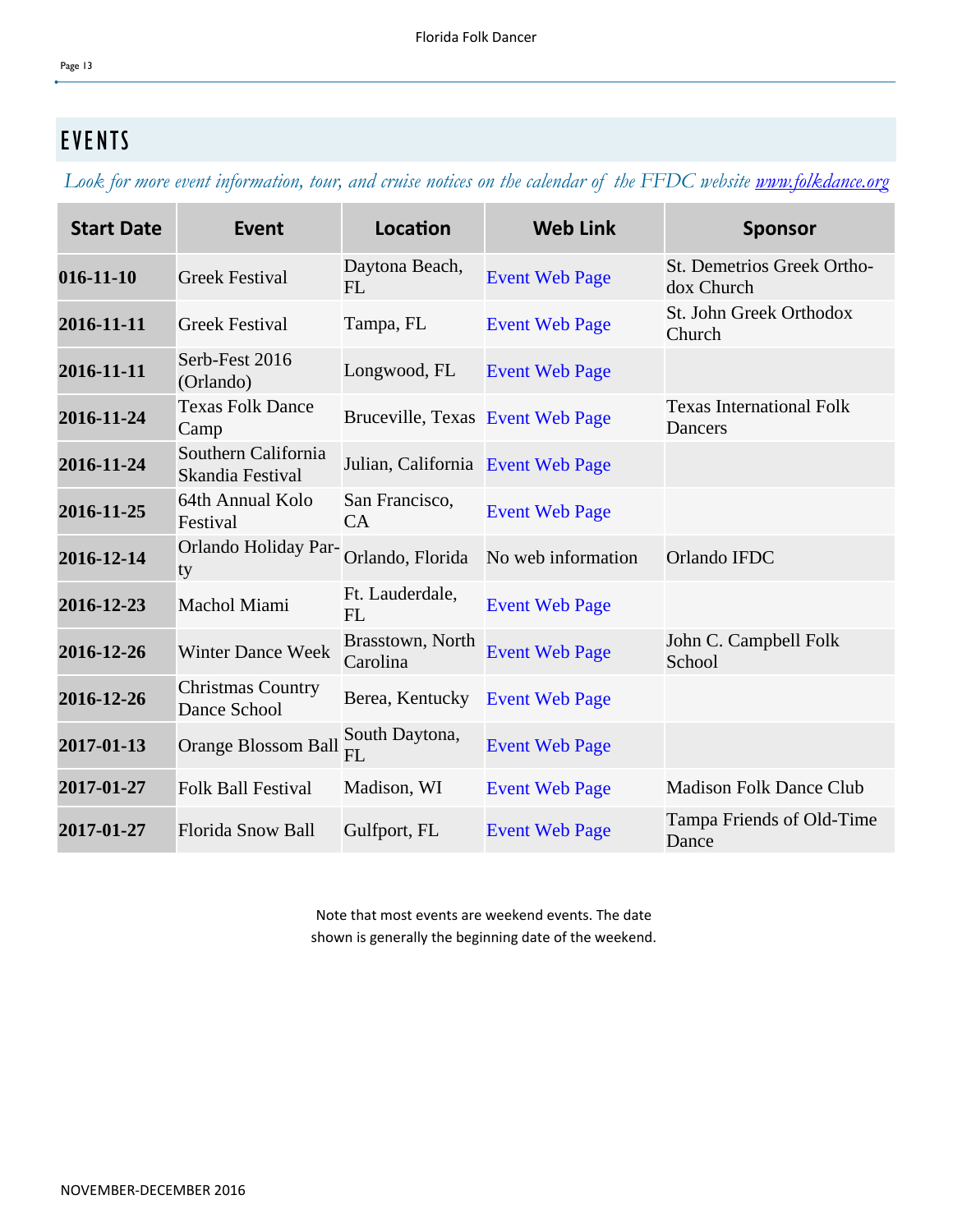## FOLK DANCE TOURS

**Tours and Cruises with Yves Moreau,** see www.folkdancecruise.com or contact info@bourquemoreau.com or 450-659-9271.

**Dance on the Water Folk Tours**, see http://folkdanceonthewater.org/ or contact David and Marija Hillis at folkdanceonthewater@gmail.com or 510-459-0092 .

**Seminars of Greek Dance with Kyriakos Moisidis**, see http://www.moisidis-dance.gr/en/ or contact moisidiskyriakos@gmail.com.

**Tours with Sonia and Cristian**, see http://www.soniacristian.net/workshop\_schedule.ws or contact Sonia at sonia\_dion@hotmail.com.

**Jim Gold Folk Tours**, see http://www.jimgold.com/folkTours.htm or contact Jim Gold at jimgold@jimgold.com or 201-836-0362. Upcoming—October 15 to the Greek Isles with Lee Otterhold, and November 7 to India.

**Tours with Zeljko Jergen,** contact Fusae Senzaki Carroll at fusaec@aol.com or 916-798-4675

**Alachki-Tours**, organized by **Goran Alachki (a premier accordion player)**, see www.alachki-tour.com or contact David Golber, dgolber@aol.com, 781-396-2323.

**Dance With Israel,** Contact Naomi Taussig for more info: naomitaussig@gmail.com or 604-568-4771 or contact ARZA WORLD at 1-888-811-2812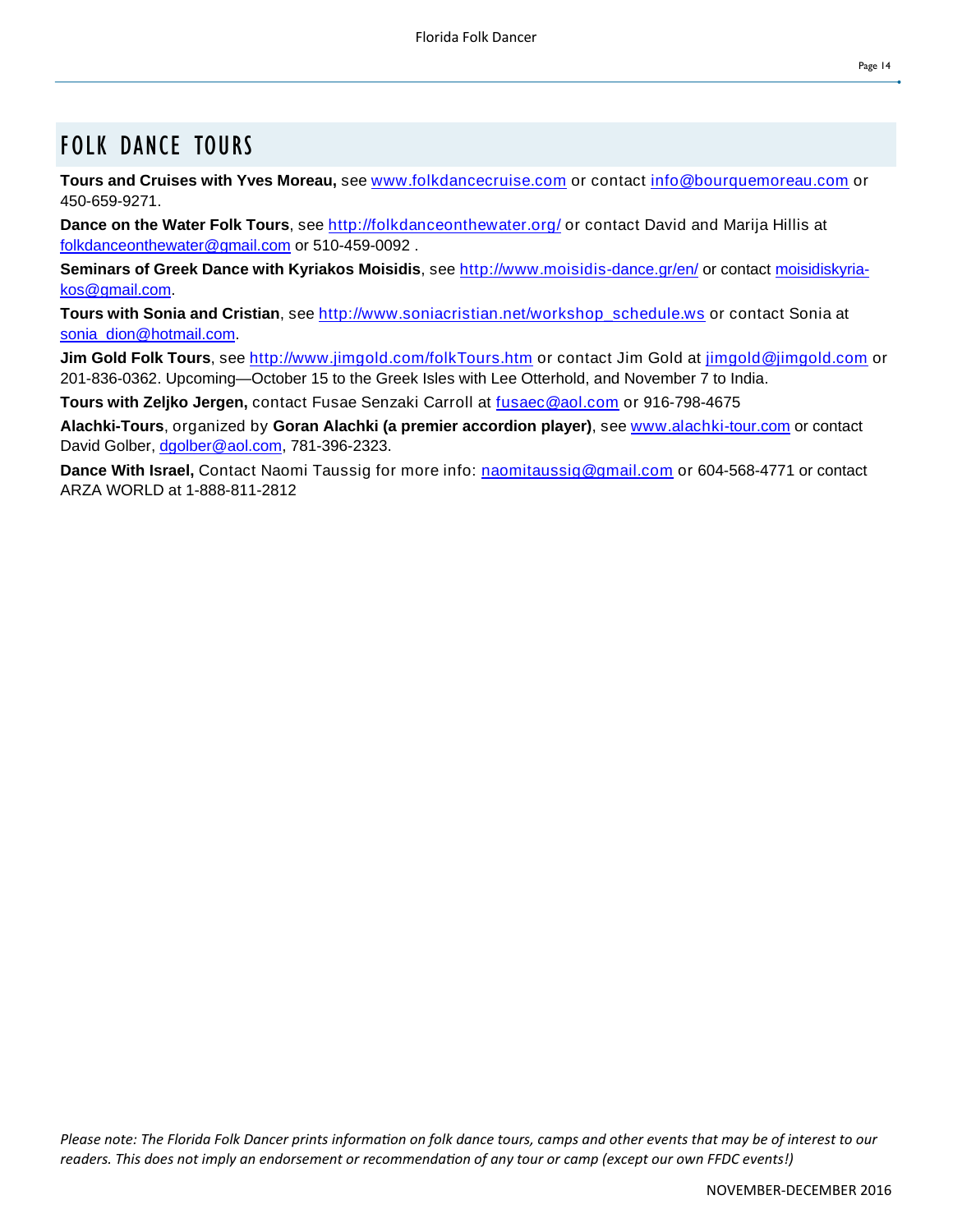This page is intentionally blank.